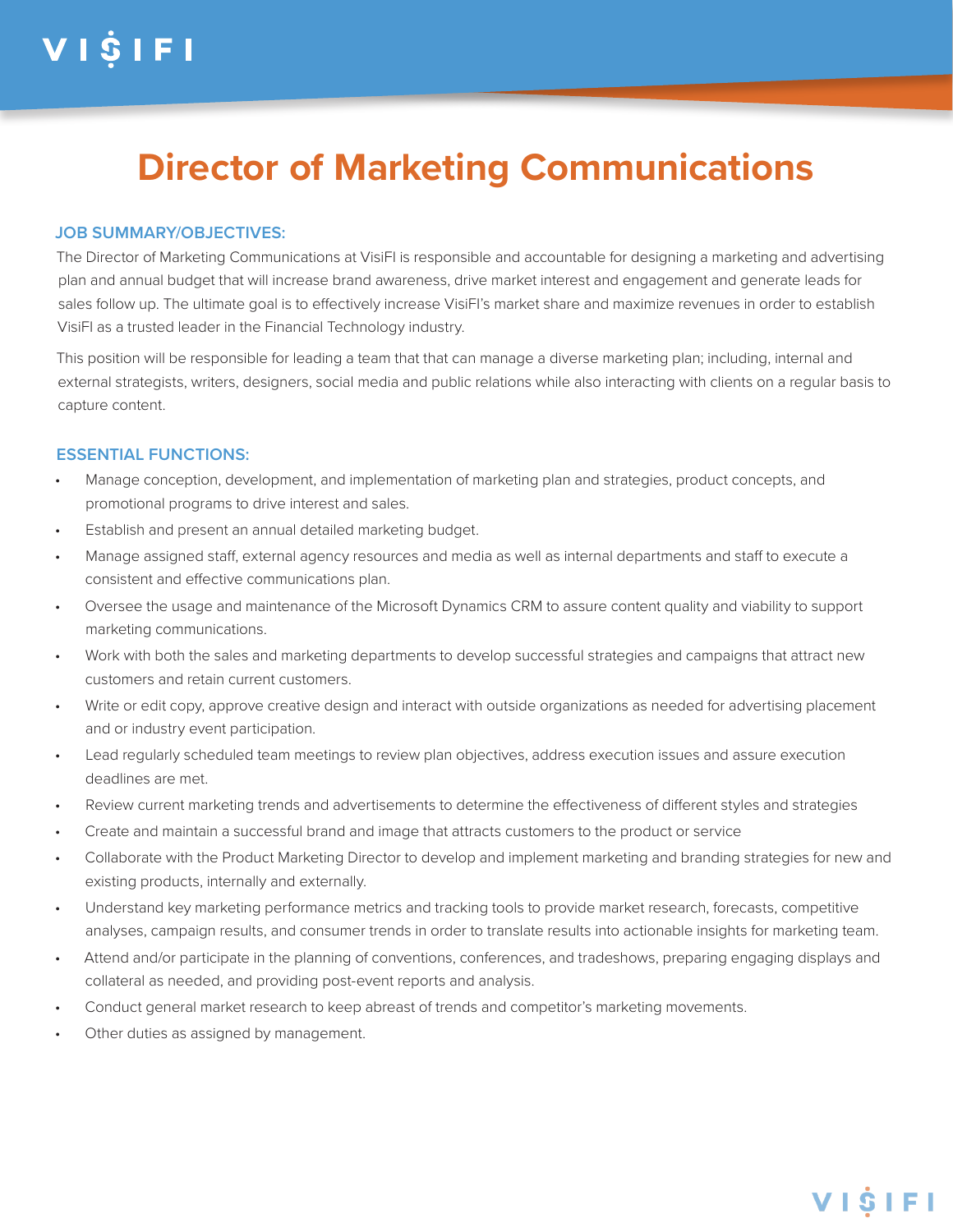# VIŜIFI

### **Director of Marketing Communications**

#### **TECHNOLOGY USED:**

- Microsoft Dynamics
- Paychex
- SAP
- Microsoft Office Suite, including 365, Excel and SharePoint
- VisiFI applications as required

#### **KNOWLEDGE, ABILITY AND SKILLS:**

Candidate must possess experience and a strong understanding of various marketing and communication disciplines as well as the ability to plan, execute and motivate a team to accomplish departmental objectives. The ideal candidate will be an experienced professional with a passion for marketing and ability to employ comprehensive and unique marketing techniques to drive creativity and enthusiasm in others.

- Proven experience as Marketing Director
- Excellent leadership and organizing skills
- Analytical and creative thinking
- Successful track record in senior marketing roles and creating marketing campaigns
- Excellent leadership, communication, and decision-making skills
- Experience with digital and print marketing, content marketing, and social media marketing
- Proven ability to plan and manage budgets
- Knowledge of the Financial Industry and an understanding of banking or credit union operations a plus
- Ability to think strategically, analyze issues and take action as required.
- Ability to communicate clearly and effectively, both orally and in writing.
- Up to speed with current and online marketing techniques and best practices
- Thorough knowledge of web analytics (e.g. Google Analytics, WebTrends etc.) and Google Adwords
- Experience in both Business to Business and Business to Consumer Marketing a plus
- Goal oriented and passion to achieve success

#### **COMPETENCIES:**

- **• Interpersonal Skills** Focuses on solving conflict, not blaming; Maintains confidentiality; Listens to others without interrupting; Keeps emotions under control; Remains open to others' ideas and tries new things.
- **Oral Communication -** Speaks clearly and persuasively in positive or negative situations; listens and gets clarification; Responds well to questions; Demonstrates group presentation skills; Participates in meetings.
- **• Strategic Thinking** Develops strategies to achieve organizational goals; Understands organization's strengths & weaknesses; Analyzes market and competition; Identifies external threats and opportunities; Adapts strategy to changing conditions.

### VISIFI